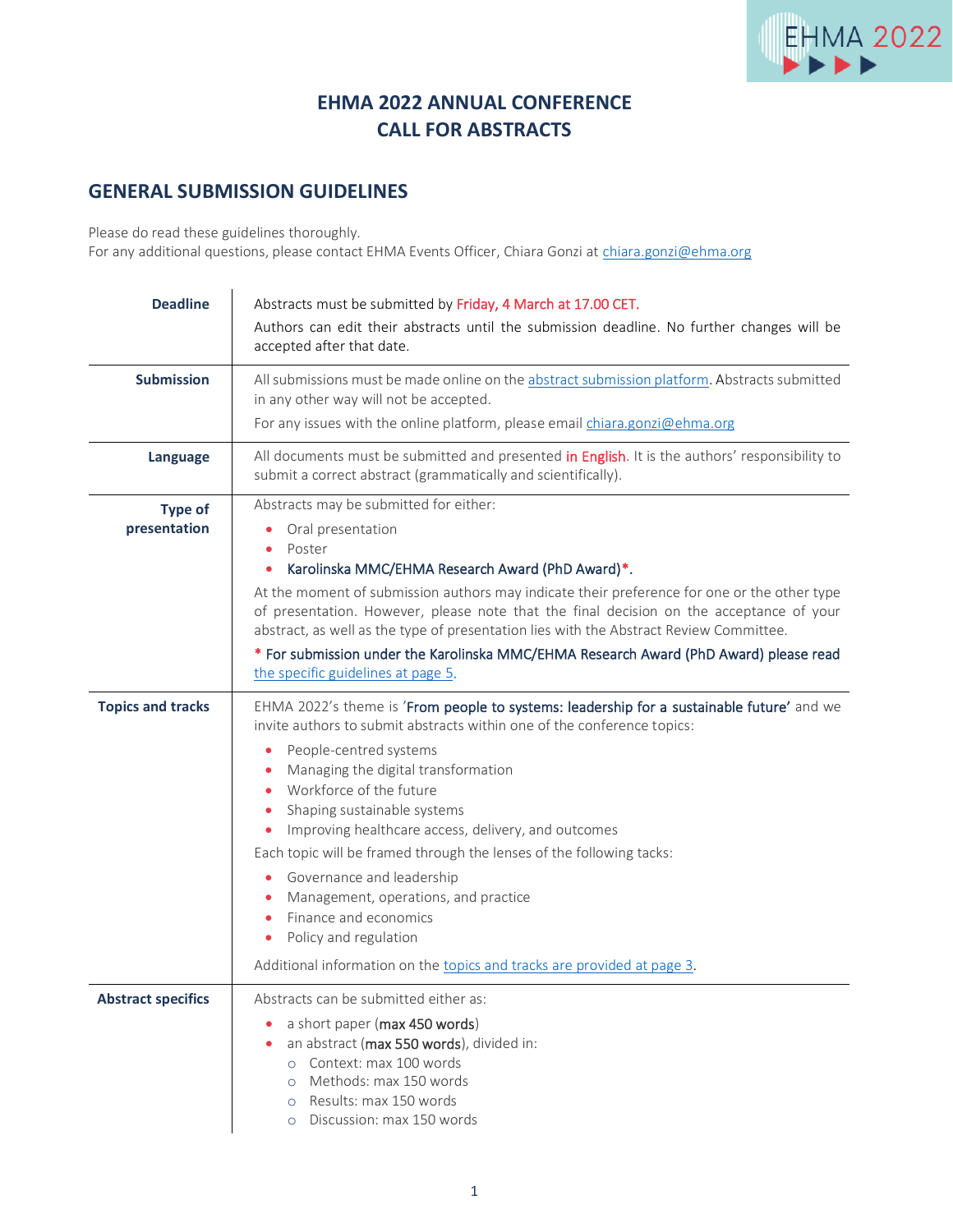

| <b>Authors</b>                           | Only the main author or a co-author may present the abstract.                                                                                                                                                                                                                                                                                                                                                                                                                                                                                                                                                                                                                         |
|------------------------------------------|---------------------------------------------------------------------------------------------------------------------------------------------------------------------------------------------------------------------------------------------------------------------------------------------------------------------------------------------------------------------------------------------------------------------------------------------------------------------------------------------------------------------------------------------------------------------------------------------------------------------------------------------------------------------------------------|
|                                          | The presenting author must be clearly marked on the submission form. Please do provide up-<br>to-date contact details, as those will be used for any communications related to the Conference<br>and your presentation.                                                                                                                                                                                                                                                                                                                                                                                                                                                               |
|                                          | Any changes in the presenter or their contact details must be communicated as soon as<br>possible to EHMA by email to chiara.gonzi@ehma.org                                                                                                                                                                                                                                                                                                                                                                                                                                                                                                                                           |
| <b>Grading</b>                           | All abstracts will be graded following the criteria below:                                                                                                                                                                                                                                                                                                                                                                                                                                                                                                                                                                                                                            |
|                                          | State of Completion: The abstract must show substantial results indicating that the work<br>٠<br>has been or is nearly completed.                                                                                                                                                                                                                                                                                                                                                                                                                                                                                                                                                     |
|                                          | Novelty: The abstract must show innovative information, cutting-edge results, or present<br>a new topic or application in the field of interest; it should be attractive and provocative<br>for a discussion with the audience.                                                                                                                                                                                                                                                                                                                                                                                                                                                       |
|                                          | Advancement of field: The abstract should present a significant contribution to the field,<br>and the authors must specify how the paper will contribute to the development of global<br>knowledge.                                                                                                                                                                                                                                                                                                                                                                                                                                                                                   |
|                                          | Quality: The quality of an abstract will be considered indicative of the quality of the final<br>presentation by the reviewers. Authors should prepare their abstracts with care, assuring<br>that the reader will understand the background of the issue(s) and the objectives of the<br>presentation.                                                                                                                                                                                                                                                                                                                                                                               |
|                                          | Relevance: Abstracts must be concise and coherent, and the focus of the abstract and its<br>relevance to an international audience should be stated clearly.                                                                                                                                                                                                                                                                                                                                                                                                                                                                                                                          |
| <b>Abstract review</b><br>process        | Abstracts are reviewed by an independent committee. The EHMA Board and Secretariat have<br>no saying in the selection of abstracts.                                                                                                                                                                                                                                                                                                                                                                                                                                                                                                                                                   |
| <b>Notification of</b><br>results        | All abstract submitters will be notified of the outcome via email by 16 March 2022. The email<br>will contain information on:                                                                                                                                                                                                                                                                                                                                                                                                                                                                                                                                                         |
|                                          | Acceptance or rejection of the abstract<br>۰                                                                                                                                                                                                                                                                                                                                                                                                                                                                                                                                                                                                                                          |
|                                          | Type of presentation (oral or poster)<br>۰<br>Details on your presentation (poster size; length of presentation; PPT template; etc.)                                                                                                                                                                                                                                                                                                                                                                                                                                                                                                                                                  |
|                                          | For accepted oral presentations, the exact date and time of the assigned session will be<br>communicated by 23 March 2022.                                                                                                                                                                                                                                                                                                                                                                                                                                                                                                                                                            |
| <b>Registration to</b><br>the Conference | Abstract and poster presenters must register to the EHMA 2022 Conference by 25 March 2022<br>selecting the applicable fee (early bird member, early bird non-member, PhD student). EHMA<br>does not guarantee to presenters who register after said date that their abstracts will be<br>included in the conference publications, including the Abstract book and conference program.                                                                                                                                                                                                                                                                                                 |
|                                          | Abstract presenters are strongly encouraged to attend the EHMA 2022 Conference in person<br>to make the most of this vibrant gathering and networking opportunities. All sessions will take<br>place in the Brussels time zone and adjustments to accommodate to your time zone may be<br>difficult to make. We constantly monitor the standing COVID-19 regulations to ensure the<br>safety of all. If you are concerned about our reimbursement policy, please do refer to our Terms<br>of Service and do not hesitate to reach out to the EHMA Secretariat at chiara.gonzi@ehma.org.<br>All presenters must register via the online Registration System on www.ehmaconference.org. |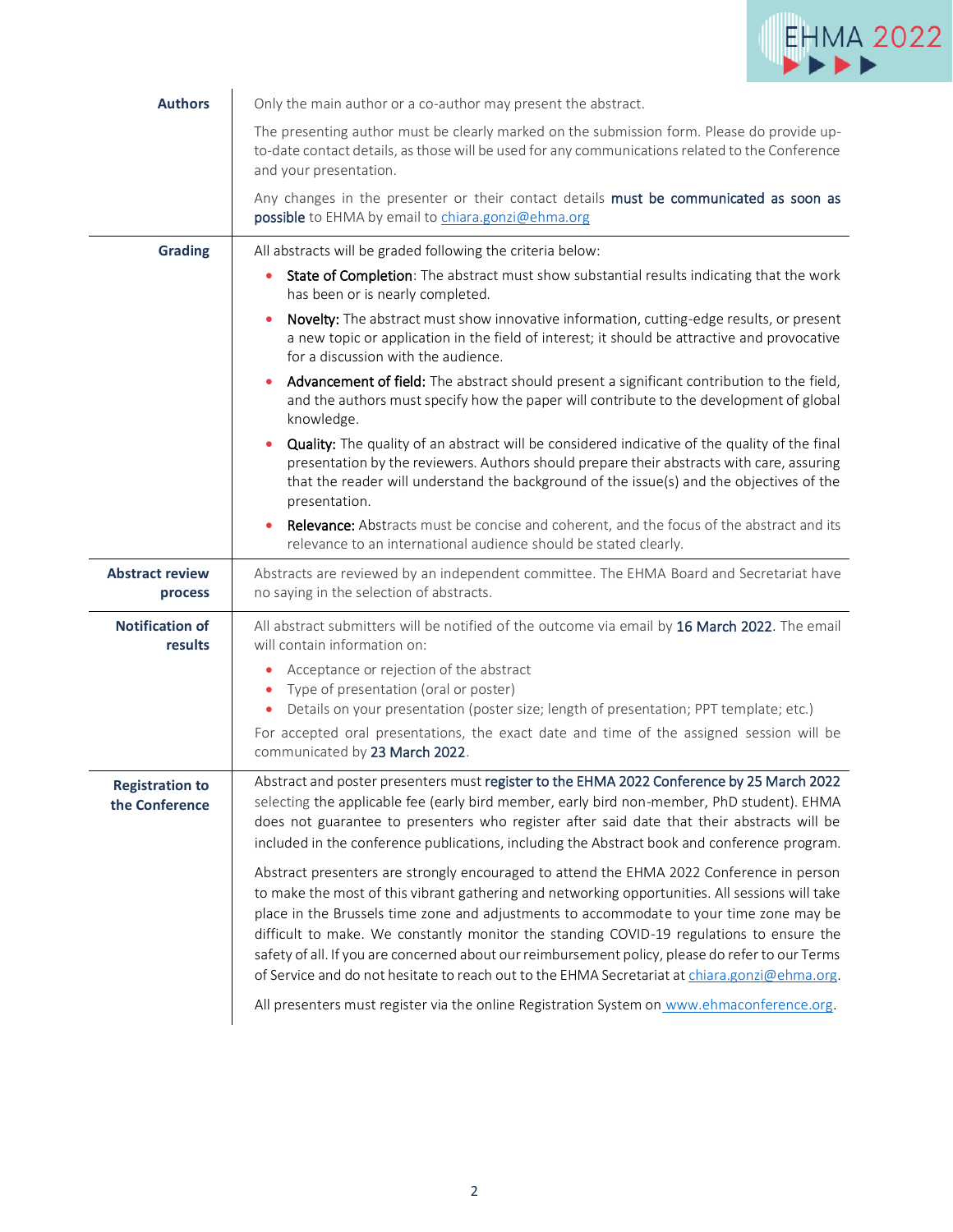

## <span id="page-2-0"></span>**CONFERENCE TOPICS**

EHMA 2022 overarching theme is 'From people to systems: leadership for a sustainable future'.

Each year, different topics will be identified to be discussed at the Conference through the lenses of each conference track. The topics of the EHMA 2022 conference are:



### People-centred systems

Patient-centricity has been a key topic within health systems, giving way to bringing in patients in the decision-making, planning, development, and monitoring of their care. Moving beyond patients and their conditions within the health care setting, people-centredness extends the concept to individuals, families, communities, and society and focus on population empowerment, as well as social services and broader health determinants. This topic includes different models and processes to ensure that people are the priority when discussing value, developing new technologies, and analysing integrated care needs. Some questions to be answered are how to manage the paradigm shift to people-centred care and balance evidence-based healthcare management and patient preferences.

#### Managing the digital transformation

Digital health and the digital transformation of health systems have been a priority topic for European health systems, which have moved even higher on policy agendas during the pandemic. One of the lessons learnt through the increased adoption of digital innovation is that although technology is essential, it is people that drive change. Digital tools should connect and serve patients and professionals without losing sight of the social and human element of medicine. How can health systems ensure the effective adoption of digital innovation such as Artificial Intelligence and robotics? What is the impact of new technologies on population health and expenses? How can health systems build trust in digital innovation?



#### Workforce of the future

Future health systems depend on people and investing in the future of health systems means to invest in the health workforce of the future. As societal and technical evolution occur, the health workforce must rapidly change and adapt to safeguard patient and their wellbeing, as well as their professional existence. Healthcare is provided by people to people but sometimes healthcare workers are left with the hopeless feeling that they are 'working together alone'. What are the needs of the health workforce? What are the key areas to invest in to support the health workforce? How will their upskilling, reskilling, and skill-mixing needs change? How do we address challenges relating to shortage and mobility of professionals? How can health managers support professional collaborations and relationships?



#### Shaping sustainable systems

To be sustainable European health systems need to adopt a wide understanding of sustainability considering economic, environmental, and social aspects. Sustainable health systems ensure the provision of appropriate and adequate care to patients, the affordability for payers (whether it is patients, families, employers, or governments), the adaptability to change, as well as the lowering the negative impact of health systems on the environment. How can health systems participate towards achieving the sustainable development goals? Which strategies, processes, solutions can health systems and managers implement to ensure the sustainability of health systems? Including their resilience; emergency/pandemic preparedness; as well as health crisis management and prevention.



#### Improving healthcare access, delivery, and outcomes

Many subgroups of the population face inequalities and considerable barriers that impede access to healthcare resources and services, and affect their health and wellbeing. There is a need for health systems to address the social determinants of health and disparities. How can health systems ensure equitable access to health services, and achieve the delivery of better quality of care and better health outcomes? What are the new developments in models of healthcare delivery?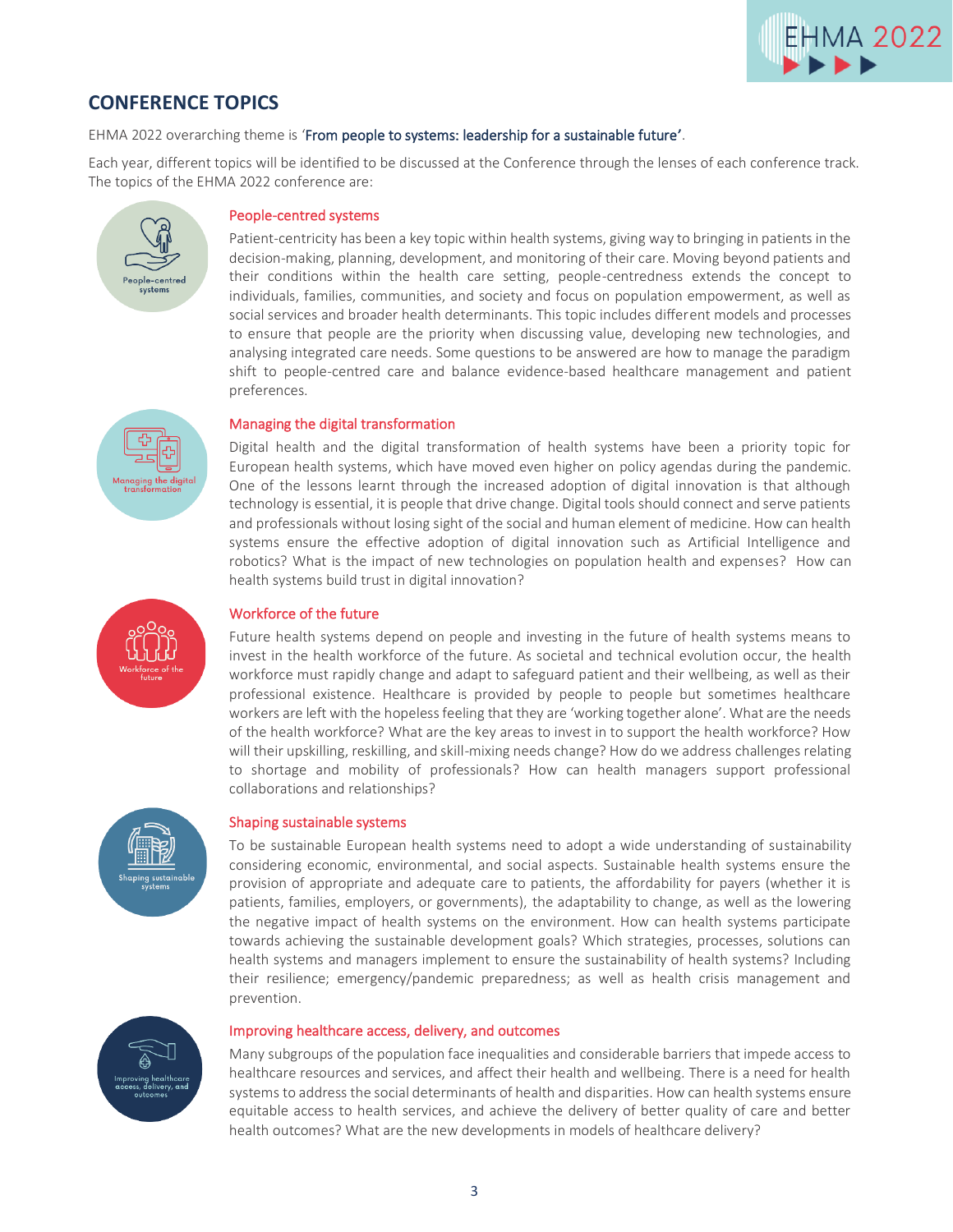

# **CONFERENCE TRACKS**

The EHMA conference tracks are fixed titles that reflect the holistic practice and framework of health management, and frame the lenses through which contemporary topics are analysed and discussed at the EHMA conference.

The conference tracks are:

<span id="page-3-0"></span>

| <b>Governance</b><br>& leadership          | Governance is the framework/approach through which health systems and organisations set and oversee clear strategic<br>goals to ensure the quality and safety of patient care, performance of services, as well as compliance with laws,<br>regulations, and ethical responsibilities. Effective governance is essential to achieve objectives, drive improvement, and<br>deliver the valued outcomes for citizens and patients. Governance is complex and evolving and a universal common<br>framework or simple concept of health systems governance does not yet exist. Leadership is a key principle of<br>governance and must be embedded within governance systems to ensure that systems and organisations are led to<br>accomplish their objectives and meet their strategic goals. This track would include abstracts that:<br>analyse leadership theories, styles, approaches, knowledge, and skills required to meet the needs of health<br>٠<br>systems<br>transfer theoretical perspectives to shape the development of a strategic focus<br>٠<br>focus on performance management, quality assurance, and patient safety<br>۰<br>are forward looking and anticipate future trends in health management and health systems<br>٠<br>explore the concepts of clinical and business governance<br>٠<br>discuss legal aspects and ethics of health services and systems<br>۰<br>evaluate the factors that impact the role of leaders within health and social care<br>۰ |
|--------------------------------------------|---------------------------------------------------------------------------------------------------------------------------------------------------------------------------------------------------------------------------------------------------------------------------------------------------------------------------------------------------------------------------------------------------------------------------------------------------------------------------------------------------------------------------------------------------------------------------------------------------------------------------------------------------------------------------------------------------------------------------------------------------------------------------------------------------------------------------------------------------------------------------------------------------------------------------------------------------------------------------------------------------------------------------------------------------------------------------------------------------------------------------------------------------------------------------------------------------------------------------------------------------------------------------------------------------------------------------------------------------------------------------------------------------------------------------------------------------------------------------------|
| Management,<br>operations,<br>and practice | The transition towards person-centred care requires health care systems to be integrated, This track focuses on the<br>operations of organisations and systems. It pays attention to the efforts involves in the planning, organising, staffing,<br>monitoring, directing, and decision-making processes of health services and systems to ensure the effective,<br>efficient, and equitable use of resources. The abstracts to be considered within this track include, but are not limited<br>to those that:<br>share insights from evidence-based research that translate management knowledge into practice<br>٠<br>contribute to better practice by sharing scalable and innovative models/solutions or improved processes<br>۰<br>identify key lessons based on rigorous analysis of existing practices and models<br>٠<br>provide case studies focusing on implementation of management models                                                                                                                                                                                                                                                                                                                                                                                                                                                                                                                                                                           |
| <b>Finance and</b><br>economics            | This track examines business planning and refers to how resources are raised, pooled, allocated or spent to ensure<br>that people have access to health services of good quality without financial hardship. This includes issues related to<br>efficiency, effectiveness, value and behaviour in the production and consumption of health and healthcare. This track<br>would include abstracts that<br>articulate the drivers of spending and the factors impacting total spending and value<br>٠<br>focus on the financial and economic concepts of health management, such as payment systems and models,<br>۰<br>budget modelling, investment decisions, health spending/costs<br>address challenges in economic evaluation and decision models by highlighting best practices<br>٠<br>present the financial challenges and solutions to the current and future needs, such as the use of technology<br>٠<br>support in setting priorities in national, regional, or organizational contexts towards the best use of resources.<br>٠                                                                                                                                                                                                                                                                                                                                                                                                                                       |
| <b>Policy and</b><br>regulations           | Beyond organisations, policy decisions made at the local, regional, national, and European level have an important<br>impact on health systems, care, and practitioners. Policy mechanisms (e.g., regulation, financial, quality, and<br>technical) can incentivise or hinder the adoption of innovative solutions to improve health outcomes. This track<br>focuses on the development, planning, implementation, and evaluation of policies/regulations affecting health<br>management at the organisational, local, regional, national, and European levels. Abstracts submitted within this<br>track would include those that:<br>analyse relevant policy aspects of challenges in health management<br>٠<br>provide insight on public health challenges, paradigm shifts and health reforms<br>۰<br>share evidence and information on policy issues and possible solutions<br>۰<br>link health management and public health policies with practice<br>discuss the involvement and impact of national policymakers, the European Union, as well as internal<br>۰<br>organisations on health systems                                                                                                                                                                                                                                                                                                                                                                         |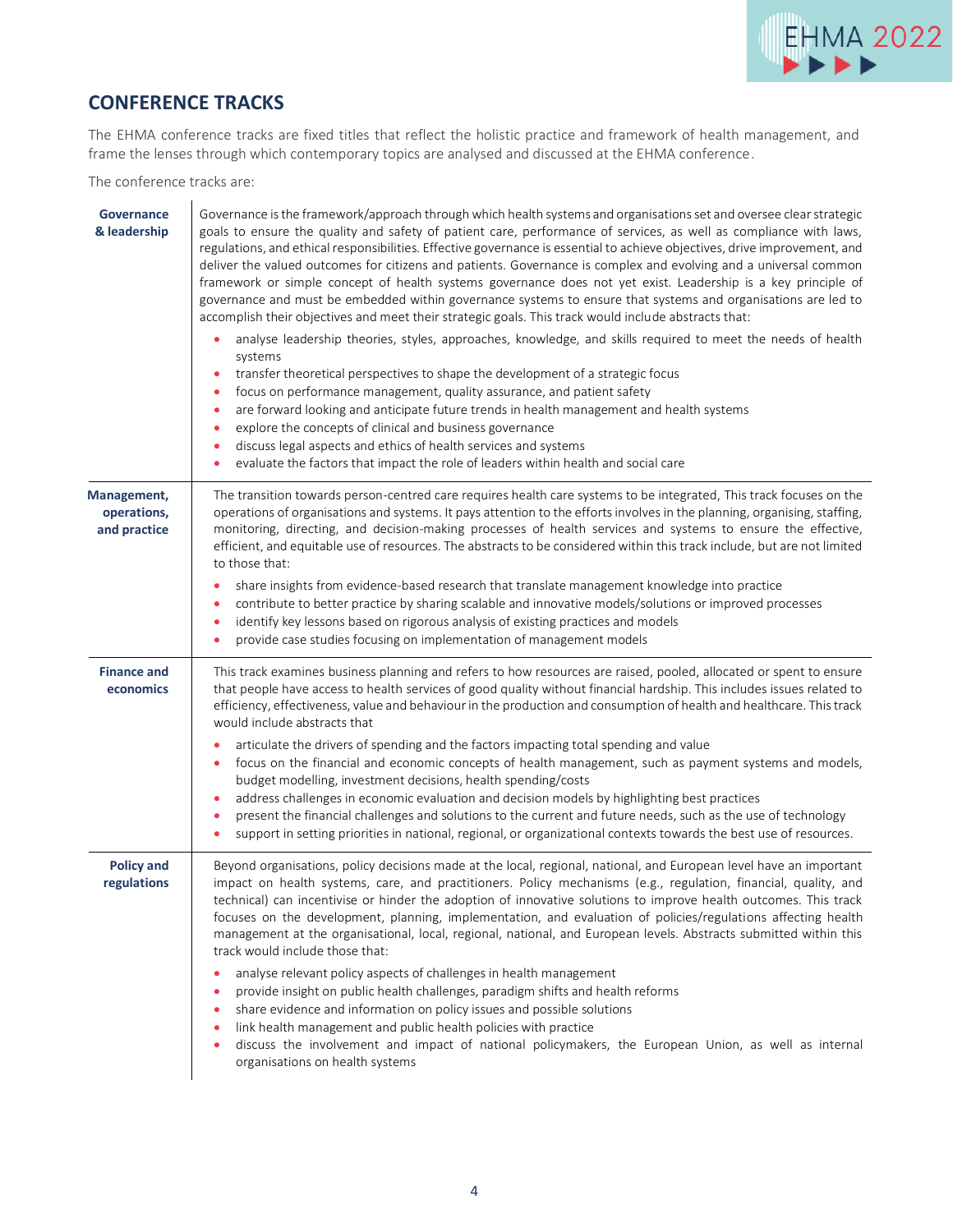

## **KAROLINSKA MMC & EHMA RESEARCH AWARD SUBMISSION GUIDELINES**

 $\mathcal{L}$ 

The Karolinska Medical Management Centre (MMC) & EHMA Research Award is an annual award for the best contribution associated with a doctoral thesis related to health management. Candidates should be researchers in the final phase of their PhD studies or who have recently completed a PhD.

The best papers submitted under this category will have the opportunity to compete for a  $\epsilon$  1.000 prize during a dedicated session at EHMA 2022. The winner will be announced during the Closing Plenary, where the winner is also asked to present their abstract.

| <b>Theme and</b><br>sub-themes           | Abstracts do not have to be linked to the Conference theme but must be associated with a<br>doctoral thesis in the field of health management.                                                                                                                                                                                                                                                                                                                                                                                                                                                                                                                                                                                                                                                                                                                                                                                                                                                                                          |
|------------------------------------------|-----------------------------------------------------------------------------------------------------------------------------------------------------------------------------------------------------------------------------------------------------------------------------------------------------------------------------------------------------------------------------------------------------------------------------------------------------------------------------------------------------------------------------------------------------------------------------------------------------------------------------------------------------------------------------------------------------------------------------------------------------------------------------------------------------------------------------------------------------------------------------------------------------------------------------------------------------------------------------------------------------------------------------------------|
| <b>Abstract specifics</b>                | Abstracts can be submitted either as:<br>a short paper (max 450 words)<br>$\bullet$<br>an abstract (max 550 words), divided in:<br>o Context: max 100 words<br>Methods: max 150 words<br>$\circ$<br>Results: max 150 words<br>$\circ$<br>o Discussion: max 150 words                                                                                                                                                                                                                                                                                                                                                                                                                                                                                                                                                                                                                                                                                                                                                                    |
| <b>Authors</b>                           | Only PhD students can present their abstracts, not their supervisors.                                                                                                                                                                                                                                                                                                                                                                                                                                                                                                                                                                                                                                                                                                                                                                                                                                                                                                                                                                   |
|                                          | Please do provide up-to-date contact details, as those will be used for any communications<br>related to the Conference and your presentation. Any changes in your contact details must<br>be communicated as soon as possible to EHMA by email to chiara.gonzi@ehma.org                                                                                                                                                                                                                                                                                                                                                                                                                                                                                                                                                                                                                                                                                                                                                                |
| <b>Abstract review</b><br>process        | Abstracts are reviewed by an independent committee. The EHMA Board and Secretariat have<br>no saying in the selection of abstracts.                                                                                                                                                                                                                                                                                                                                                                                                                                                                                                                                                                                                                                                                                                                                                                                                                                                                                                     |
| <b>Notification of</b><br>results        | All abstract submitters will be notified on the outcome via email by 16 March 2022. The email<br>will contain information on:<br>Acceptance or rejection of the abstract<br>Type of presentation (oral or poster)<br>Details on your presentation (poster size; length of presentation; PPT template; etc.)<br>For accepted oral presentations, the exact date and time of the assigned session will be<br>communicated by 23 March 2022.                                                                                                                                                                                                                                                                                                                                                                                                                                                                                                                                                                                               |
| <b>Registration to</b><br>the Conference | Abstract and poster presenters must register to the EHMA 2022 Conference by 25 March<br>2022 selecting the applicable fee (PhD student). EHMA does not guarantee to presenters<br>who register after said date that their abstracts will be included in the conference<br>publications, including the Abstract book and conference program.<br>Abstract presenters are strongly encouraged to attend the EHMA 2022 Conference in person<br>to make the most of this vibrant gathering and networking opportunities. All sessions will<br>take place in the Brussels time zone and adjustments to accommodate to your time zone<br>may be difficult to make. We constantly monitor the standing COVID-19 regulations to ensure<br>the safety of all. If you are concerned about our reimbursement policy, please do refer to our<br>Terms of Service and do not hesitate to reach out to the EHMA Secretariat at<br>chiara.gonzi@ehma.org.<br>All presenters must register via the online Registration System on www.ehmaconference.org. |

### **EHMA AWARDS**

All abstracts accepted and presented at the EHMA Conference are eligible for the following Awards: